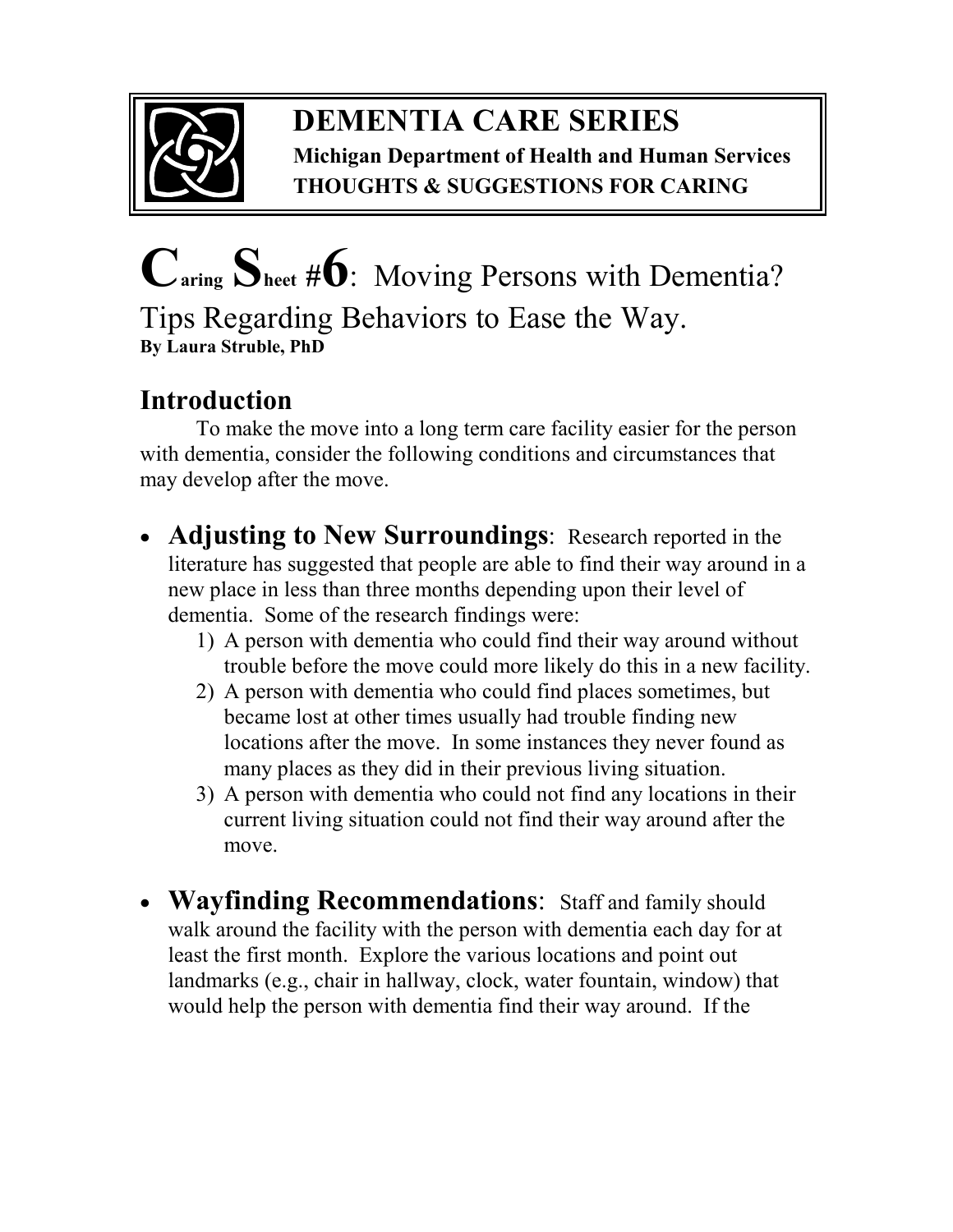

Caring Sheet #6 Moving Persons with Dementia? Tips Regarding Behaviors L. Struble Page 2 of 4

person with dementia understands signs, make signs with words and arrows to point out locations. Also, post the person's name in large letters on the bedroom door and use other identifiable pictures or articles the person with dementia would recognize to help them find their room.

- **Developing Friendships**: When a group of dementia residents moves from one facility to another the friendships they had with each other within the group may be lost. This may be due to the person with dementia not realizing friends are in the same facility, because they have different room assignments. Show the person with dementia where their friends now live and encourage frequent visits. When a person with dementia comes alone into a facility, it can be difficult to make friends. Staff and family should introduce the new dementia resident to other residents. Think about the type of resident the person might like to sit and/or visit with to encourage friendships.
- **Emotional Status After the Move**: Expect that the move will be stressful to the person with dementia. People with dementia who walk or propel their own wheelchair around the physical environment may either show more signs of anxiety and nervousness or become more withdrawn and stay in their room. Dementia residents who do not explore their physical environment and who have staff physically guide them to various locations often do not seem to show as many signs of stress. Be aware of these potential signs of stress along with other behaviors such as paranoia/mistrust, anger, and depression. Plan a staff and family meeting to problem solve and develop specific interventions to help the person with dementia through this difficult time.
- **Changes in Weight**: Monitor the weight and eating patterns of the person with dementia until they are stable. Frequently weight loss is a problem. This could be related to stress, different type and presentation of food served and/or different routines in the new facility. The exact opposite may also occur in which the person with dementia gains weight.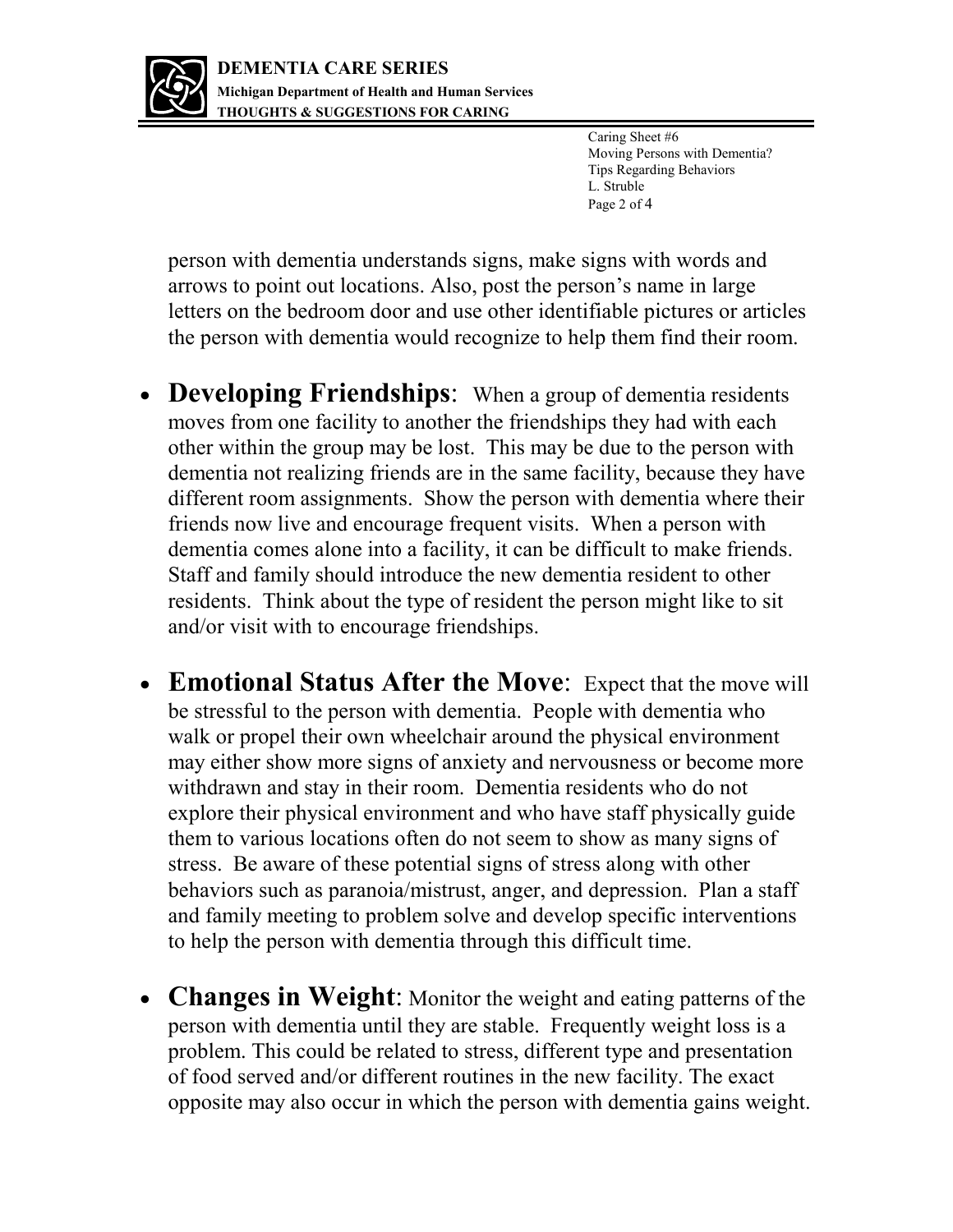

Caring Sheet #6 Moving Persons with Dementia? Tips Regarding Behaviors L. Struble Page 3 of 4

This may be related to anxiety, paranoia, along with hoarding food, depression, and/or a decrease in activity level. Be aware of all of these possibilities. Try to identify the causes early and prevent major changes in weight.

- **Changes in Memory and Thinking**: When the person with dementia moves into a new facility you may notice that he/she acts more confused. This is likely because they are unfamiliar with the place and routines. The dementia symptoms may become more noticeable and can be very distressing. As much as possible, try to maintain the same routines the person previously followed, and spend time showing him/her around the new facility. Bring in objects the person remembers and uses (e.g., bedspread, pillows, chair, hairbrush). Staff who cares for the resident should be the same from day to day and should care for the person in a calm, kind and respectful manner. This will help to reduce the stress of this adjustment period.
- Fall Rates: A person may not fall any more or less in the new facility than in the previous location. Frequently when falls do occur, they occur in the bedroom. Every precaution should be taken to minimize the risk of falling. Make sure there is adequate lighting during the day and enough light to see the bathroom at night. Pathways should be clear of obstacles and the person with dementia should wear clothing that will not trip them, as well as sturdy walking shoes without shoelaces.

Edited and produced by Eastern Michigan University (EMU) Alzheimer's Education and Research Program for the Michigan Department of Health and Human Services (MDHHS), with gratitude to the Huron Woods Residential Dementia Unit at St. Joseph Mercy Hospital, Ann Arbor, Michigan.

<sup>©</sup> Copyright 1997 by L. Struble (Pages 3 & 4 and Header Revised 2018).

Citation: Struble, L. (1997). #6 - Moving Persons with Dementia? Tips Regarding Behaviors to Ease the Way. *Dementia Care Series Caring Sheets: Thoughts & Suggestions for Caring.* Lansing, Michigan: Michigan Department of Health and Human Services.